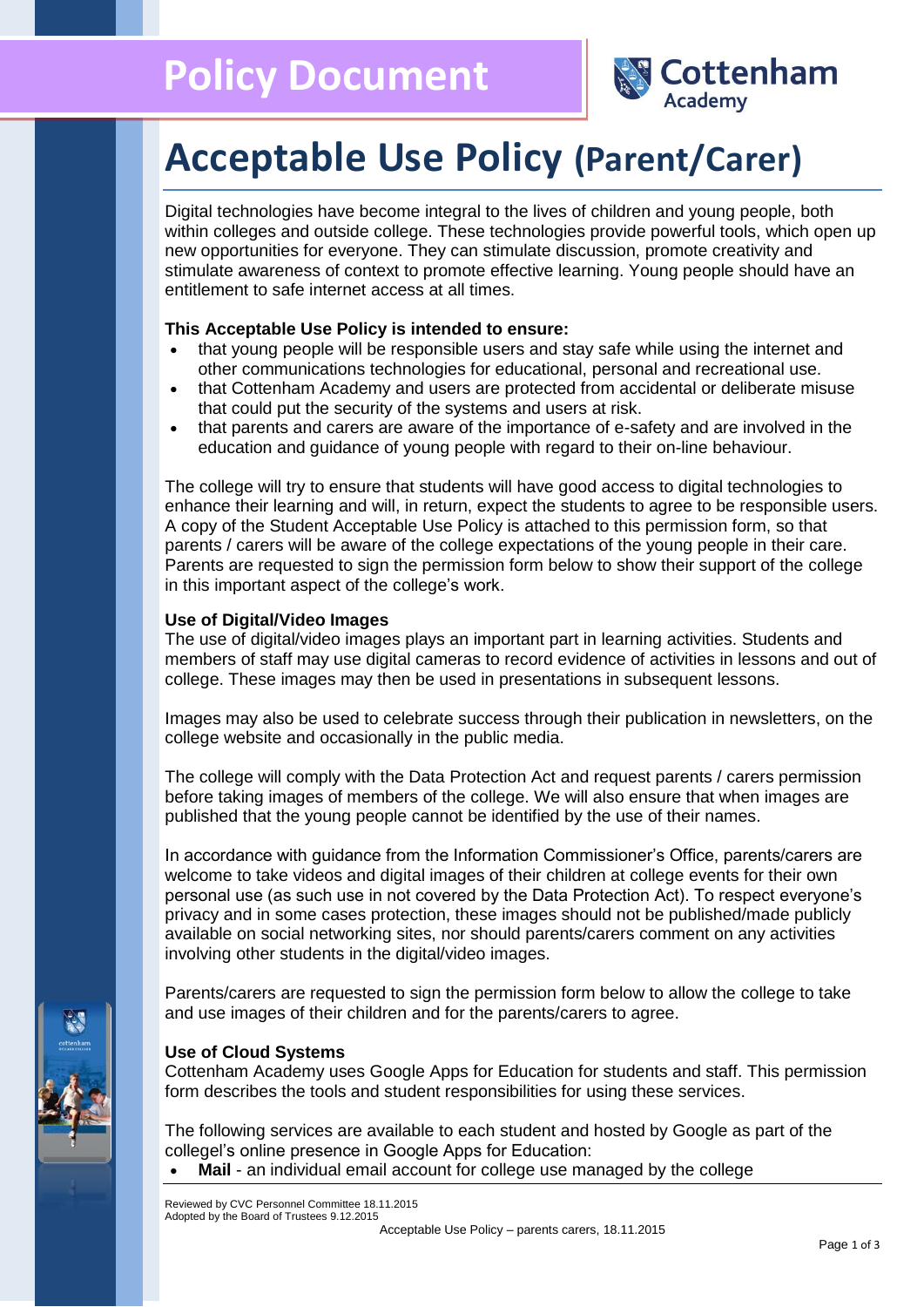# **Policy Document**



- **Calendar**  an individual calendar providing the ability to organize schedules, daily activities, and assignments
- **Docs** a word processing, spreadsheet, drawing, and presentation toolset that is very similar to Microsoft Office
- **Sites** an individual and collaborative website creation tool

Using these tools, students collaboratively create, edit and share files and websites for college related projects and communicate via email with other pupils/students and members of staff. These services are entirely online and available 24/7 from any Internet-connected computer. Examples of student use include showcasing class projects, building an electronic portfolio of college learning experiences, and working in small groups on presentations to share with others.

The college believes that use of the tools significantly adds to your child's educational experience. As part of the Google terms and conditions, we are required to seek your permission for your child to have a Google Apps for Education account.

### **Use of Biometric Systems**

The college uses biometric systems for the recognition of individual children in the following ways (the college should describe here how it uses the biometric system).

Biometric technologies have certain advantages over other automatic identification systems as pupils do not need to remember to bring anything with them (to the canteen or college library) so nothing can be lost, such as a swipe card.

The college has carried out a privacy impact assessment and is confident that the use of such technologies is effective and justified in a college context.

No complete images of fingerprints/palms are stored and the original image cannot be reconstructed from the data. That is, it is not possible for example, to recreate a pupil's fingerprint or even the image of a fingerprint from what is in effect a string of numbers.